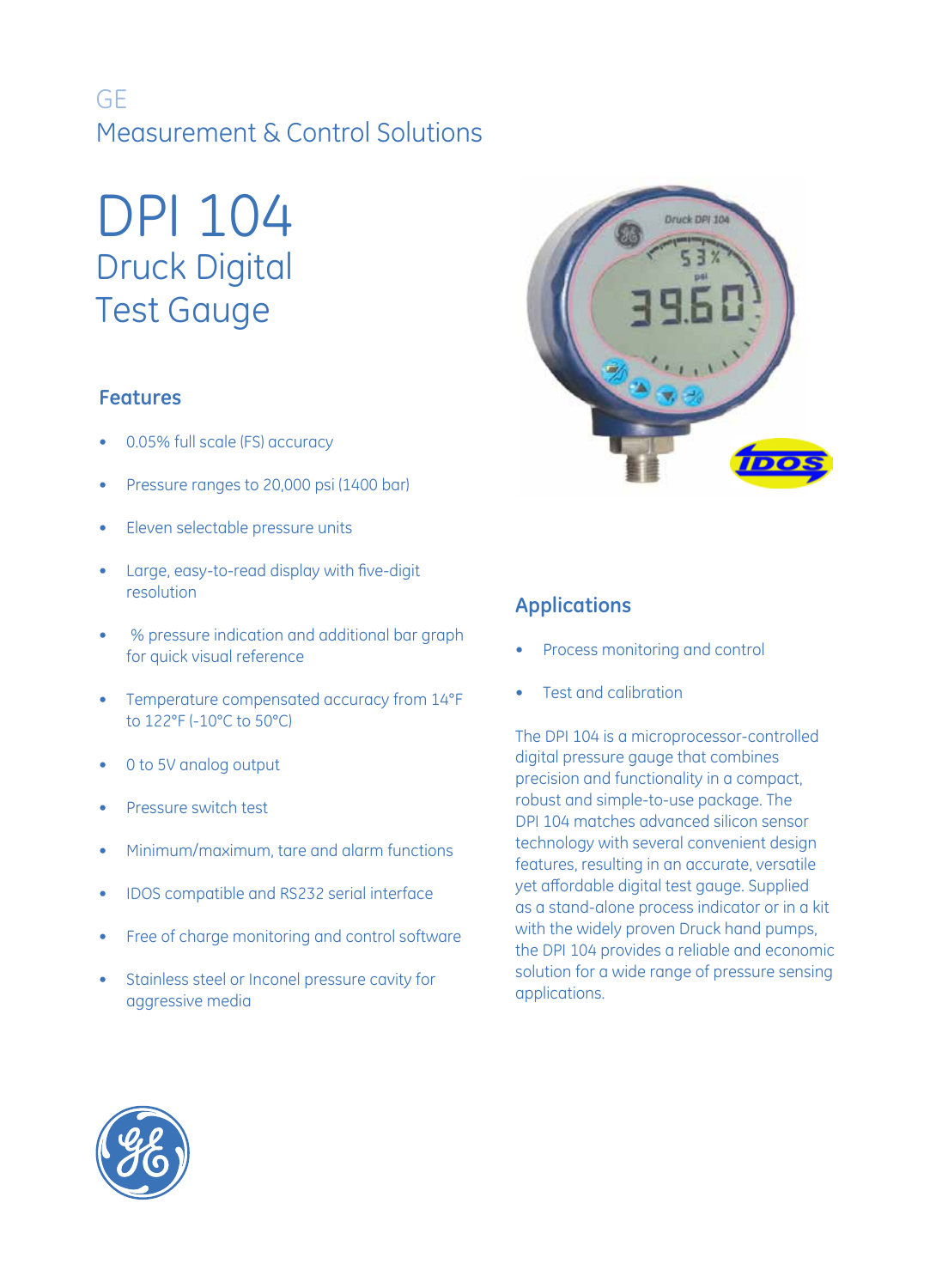## DPI 104 **Specifications**

#### **Accuracy**

0.05% FS including non-linearity, hysteresis, repeatability and temperature effects from 14°F to 122°F (-10°C to 50°C)

#### **Resolution**

Maximum five digits

#### **Pressure Ranges**

| Range        |            |            | <b>Resolution</b> |              | <b>Maximum</b><br><b>Working</b><br><b>Pressure</b> |      |
|--------------|------------|------------|-------------------|--------------|-----------------------------------------------------|------|
| psi          | bar        | type       | psi               | mbar         | psi                                                 | bar  |
| $0 - 10**$   | $0 - 0.7$  | G*         | 0.001             | 0.01         | 11.2                                                | 0.77 |
| $0 - 30$     | $0 - 2$    | $G^*$ or A | 0.001             | 0.1          | 32                                                  | 2.2  |
| $0 - 100$    | $0 - 7$    | $G^*$ or A | 0.01              | 0.1          | 111.7                                               | 7.7  |
| $0 - 300$    | $0 - 20$   | $G^*$ or A | 0.01              | 1            | 319                                                 | 22   |
| $0 - 1000$   | $0 - 70$   | $G^*$ or A | 0.1               | $\mathbf{1}$ | 1117                                                | 77   |
| 0-3000       | $0 - 200$  | SG         | 0.1               | 10           | 3190                                                | 220  |
| 0-5000       | $0 - 350$  | SG         | 0.1               | 10           | 5583                                                | 385  |
| $0 - 10,000$ | $0 - 700$  | SG         | 1                 | 10           | 11,165                                              | 770  |
| $0 - 15,000$ | $0 - 1000$ | SG         | 1                 | 100          | 15,950                                              | 1100 |
| 0-20,000     | $0 - 1400$ | SG         | 1                 | 100          | 22,330                                              | 1540 |

*\*All gauge models will respond to negative pressures. \*\*0.15% FS for 10 psi (700 mbar) range.*

#### **Burst Pressure**

Burst pressure is 2x working pressure (exception, 20,000 psi (1400 bar); burst pressure 29,000 psi (2000 bar).

#### **Selectable Pressure Units**

kPa, MPa, kg/cm2, psi, mbar, bar, inHg, inH2O, mH<sub>2</sub>O, mmH<sub>2</sub>O and mmHg

#### **Display**

- Pressure reading: 5 digits with 0.5 in (12.7 mm character height
- Full scale indicator: 2.5 digits with 0.25 in (6.35 mm) character height

#### **Pressure Bar Graph**

In addition to the numeric pressure indication, the DPI 104 LCD display contains a circular twenty segment bar graph to provide the user with a quick visual estimation of pressure from 0 to 100% full scale output. The bar graph increments represent 5% of the userselectable range.

#### **Display Update**

Two times per second

#### **Minimum/Maximum Values**

The minimum and maximum pressure values can be displayed on the DPI 104. This function can be enabled/disabled, and reset by the user.

#### **Switch Test**

The DPI 104 features a switch test function that will capture and display the open and closed values from an external pressure switch. Maximum switch impedance 200 Ω.

#### **Voltage Output**

The DPI 104 can be programmed to provide a 0 to 5 V output signal that can be configured as directly proportional to the pressure shown in the display or set to a fixed value. The voltage output mode provides 0.1% FS accuracy from 50 mV to 5 V.

#### **Alarm Output**

The alarm output consists of an open drain field effect transistor (maximum current 250 mA, maximum voltage 24 VDC)

#### **Adjustable Mounting Positions**

For added convenience, the DPI 104 housing will rotate 320° around the pressure fitting and the faceplate can be rotated in any orientation for optimum visibility.

#### **Menu Lock**

To guard against unauthorized menu access, the DPI 104 features a menu and tare lock function

#### **RS232 Interface**

Serial communications are provided to allow transfer of data to a PC with the optional serial lead (IA4090-2-V0). Using this link, all menu commands and display data are available via an ASCII command set or the optional SiCal Pro Software.

#### **Network Capability**

Up to 99 DPI 104 instruments can be connected together in a daisy chain-configured network.

#### **Universal Pressure Module (UPM) Capability**

UPM modules can be connected to the DPI 104 to enhance the accuracy and extend the pressure range.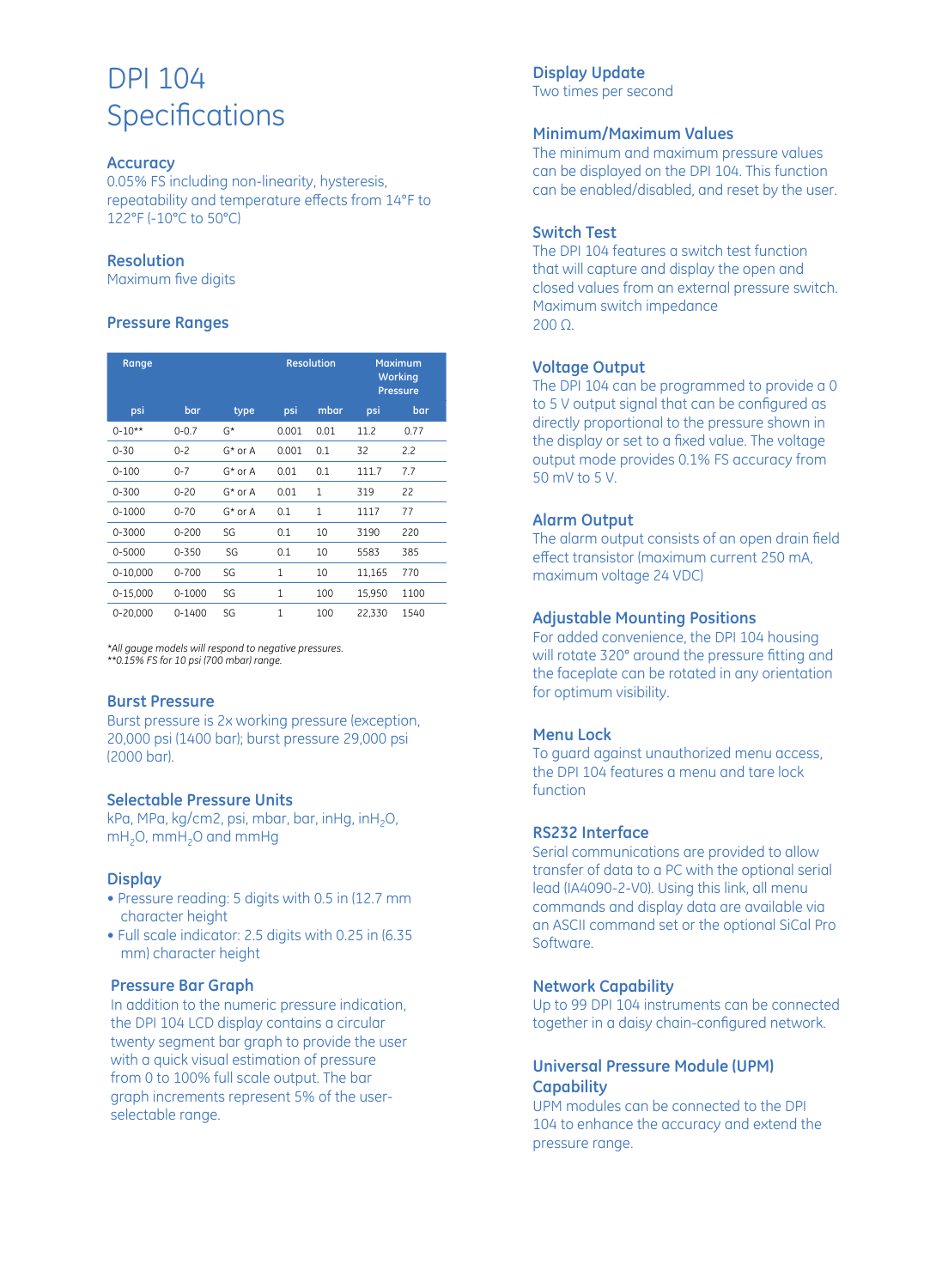#### **Battery**

The DPI 104 is supplied with a 9V alkaline battery, type MN1604. Battery life is approximately six months when used daily for one hour per day. For increased performance a 9V lithium battery (not supplied by GE) is suggested.

#### **Pressure Port**

- 1/4 NPT or BSP male for units to 10,000 psi (700 bar)
- 9/16 x 18 UNF male cone connection 15,000 psi (1000 bar) and 20,000 psi (1400 bar) units

#### **Enclosure**

- Case material: ABS/PC plastic sealed to Type 4/ IP65
- Wetted parts: All stainless steel (316) or Inconel welded pressure cavity for compatibility with aggressive media.

#### **European Compliance**

CE marked

#### **SiCalPro Software**

This software package allows the user to control the DPI 104 remotely through a virtual instrument panel on the computer screen. The calibration data can be logged, viewed and printed in graphical format or as a calibration certificate. SiCalPro is free to download from the DPI 104 web page at http://www.ge-mcs. com/en/pressure-and-level/handheld-test-tools/ dpi-104-digital-test-gauge.html Option (B) PC serial lead required. Option (A) external power supply recommended.

#### **System Requirements**

Minimum Intel Pentium with Windows® 95 or higher

## **General**

#### **Storage Temperature**

-4°F to 158°F (-20°C to 70°C)

#### **Dimensions**

*Diameter:* 3.74 in (95 mm) excluding pressure fittings *Depth:* 2.17 in (55 mm)

**Weight** 13 oz (350 g) approximate

**Mechanical Vibration** To Def Stan 66-31, 8.4 Cat III

**Mechanical Shock** To BS EN 61010:2001

#### **Electrical Environments**

- EMC: BS EN61326-1:1998 + A2:2001
- Electrical Safety: BS EN 61010:2001
- Mechanical Safety Pressure Equipment Directive—Class: Sound Engineering Practice (SEP)

## **Options**

- A) DPI 104 external power supply unit with lead p/n 191-350
- B) PC serial lead for connection to PC p/n IA4090-2-V0. *(Note: Option A is recommended with PC serial lead.)*
- E) Mating plug for eight-pin socket for switch test, voltage output, external power and alarm function (customers wishing to make their own connections/ leads) p/n 1S-04-0027
- F) 9/16 x 18 UNF to 3/8 BSP adapter for connection to PV 212 p/n 182-190
- G) DPI 104 UPM power lead for use with UPM IDOS Sensor p/n IA4101-1-V0. Requires Option H.
- H) Universal 12V external power supply for use with the UPM IDOS remote sensor p/n 191-129

## **Ordering Information**

Please state the following (where applicable)

- 1. Model DPI 104
- 2. Pressure range, type (G, A or SG) and pressure connections required.
- 3. Options, if required. Please order as separate items.